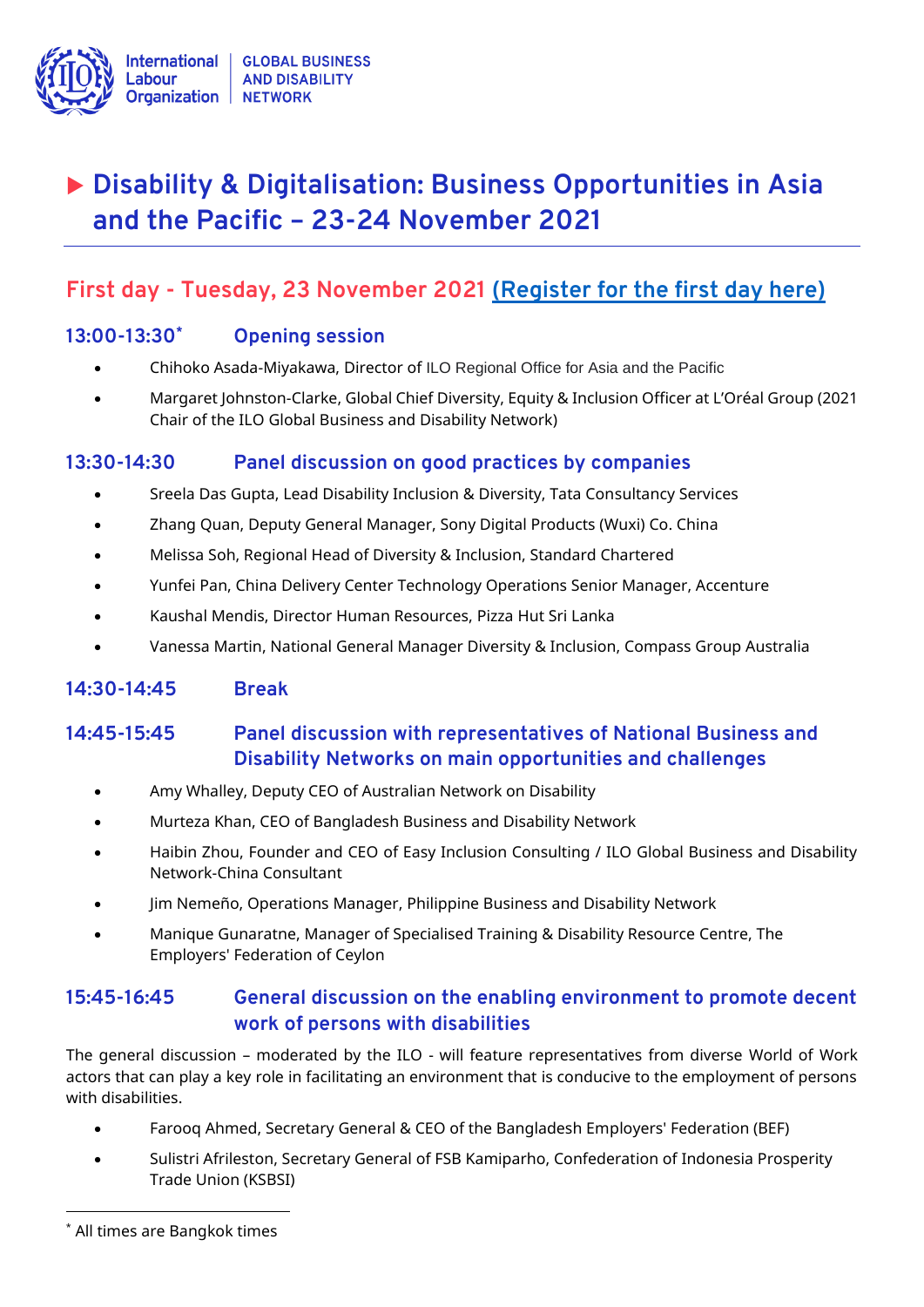

- Jung Min Jeon, Team Leader (International Cooperation), Korea Employment Agency for Persons with Disabilities
- Lim Puay Tiak, Chairperson, ASEAN Disability Forum
- Tingting Chen, Social Affairs Officer, United Nations Economic and Social Commission for Asia and the Pacific (UNESCAP)

**16:45-17:00 Closing remarks**